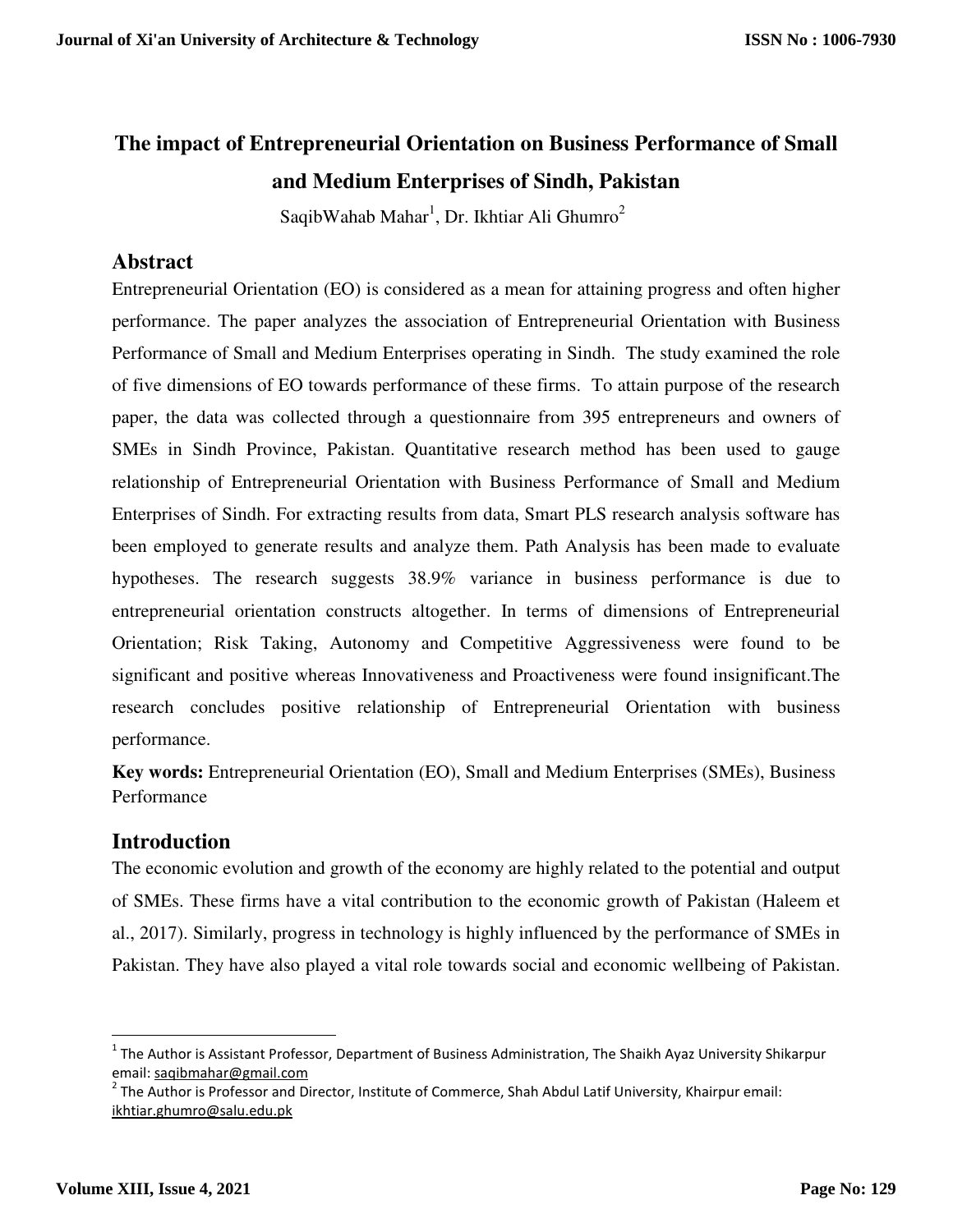The outcome and performance of SMEs attempts to eradicate poverty and bring progress in the economy (Imran et al., 2018)

In today' s competitive and dynamic business environment, SMEs face difficulties gaining access to resources and problem of attaining resources has posed a major threat to the performance of small and medium enterprises. Their survival and growth are based upon developing strategic resources by engaging in entrepreneurial behavior. In developed economies, the entrepreneur's internal capabilities (Entrepreneurial Orientation) have become a source of strategic resources for achieving business performance. The relationship of EO with business performance has been examined and has received significant consideration in the developed world. However, a little attention is paid by scholars on the impact of EO on SMEs performance in developing countries like Pakistan, simultaneously the research of EO is based on limited variables i.e Risk Taking, Innovation and Proactiveness without incorporating Autonomy and competitive aggressiveness in context of Pakistan. So, the relationship of Entrepreneurial Orientation and SMEs Performance in Pakistan needs to be evaluated to contribute towards entrepreneurial studies and entrepreneurship literature.

The underlying aim of study is to observe and inspect the influence of Entrepreneurial orientation and Social capital on the performance of SMEs. Many factors have been identified by researchers which influence performance of small businesses but here the focus is on impact of innovativeness, risk taking, autonomy, competitive aggressiveness and proactiveness along with network resources of entrepreneur on performance of SMEs.

The research contributes in different domains. It includes theoretical, practical and policy perspective. In theoretical domain, attempt has been made to augment and contributes in knowledge and understanding of EO. In terms of practical domain, the study is aimed to contribute towards importance of EO in business practices and strategy formulation for SMEs owners and prospective entrepreneurs. The study aims to assist them to formulate their strategies by evaluating their importance in business. In policy perspective, research is significant for different stakeholders like small and Medium Enterprises Development Authority (SMEDA) and Government bodies to understand nature and dynamics of SMEs performance in perspective of EO.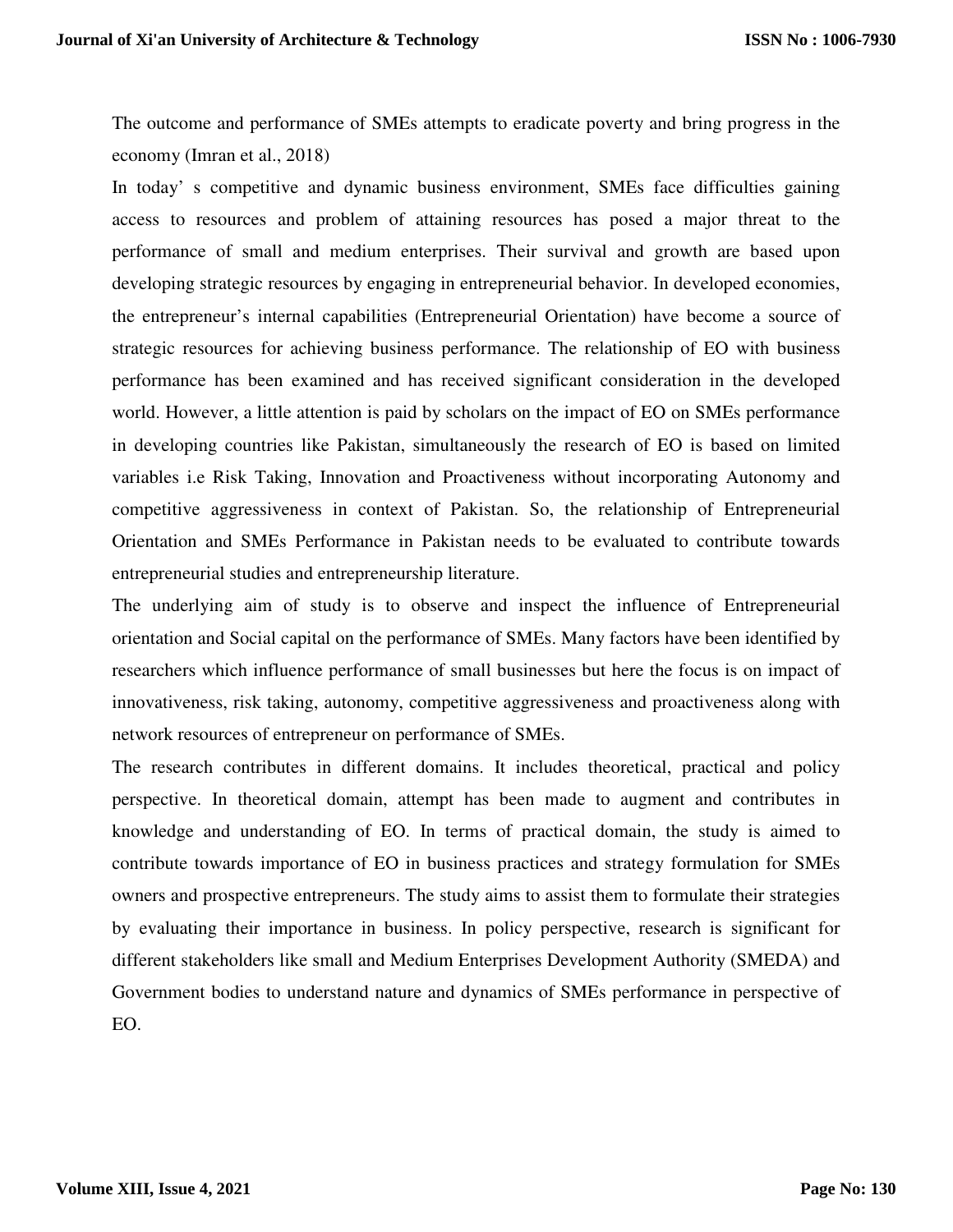# **Literature Review**

# **Entrepreneurial Orientation**

It is based on firm's strategic orientation and on entrepreneurial features of decision-taking style, processes and practices (Wiklund& Shepherd 2005). It aims to attain competitive advantage for firms and helps to deliver superior performance. According to Miller (1983), firm which is involved in development of innovative product, initiates risky undertakings and proactive in approach to competes competitors is considered as Entrepreneurial. On the basis of this definition, researchers agreed on three features of Entrepreneurial Orientation which is based upon introducing innovation, taking risk and being proactive. This is one dimensional approach built according to study of Miller (1983). Other approach is based on multi-dimensions which extended its characteristics by including Autonomy and Competitive aggressiveness to originally proposed constructs of EO. Recent Study conducted by (Anderson et al., 2015), presented Entrepreneurial orientation as multidimensional comprised of Entrepreneurial behavior which included innovation and proactiveness.

There are two theoretical approaches which explain and emphasize its role towards firm, one is the Resource based view and another is Dynamic capability perspective. According to Resource based view, Entrepreneurial Orientation might be taken as a diverse and unique immaterial resource or organizational competence which is important in recognizing and capitalizing fims prospects and new opportunities. This resource and capability are profoundly integrated in organizational practices and may not be simply adopted by opponents (Barney, 1991; Lonial and Carter, 2015). Owing to above mentioned qualities and features, Entrepreneurial Orientation can help in gaining competitive advantage and superior performance (Madsen, 2007, Grande et al., 2011)

In addition to RBV, the Dynamic Capability perspective emphasizes on capturing the vital nature of capabilities which are important in gaining competitive advantage for uncertain market situation (Teece et al., 1997, Barreto 2010, Teece 2007). As per perspective, EO can be aligned with dynamic capabilities to seek opportunities and act accordingly in the market and reconstruct tangible abilities to preserve competition and ameliorate business performance.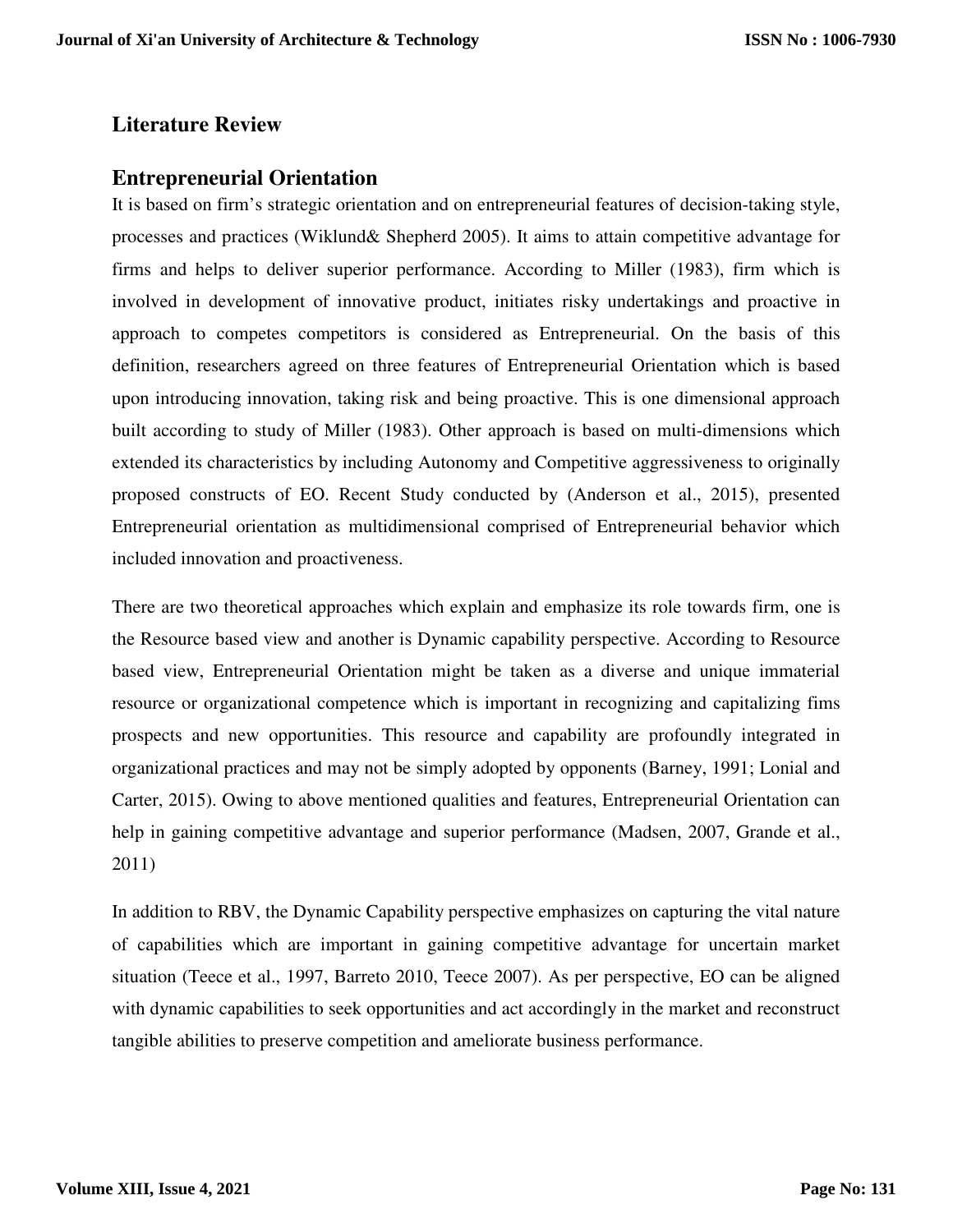For Current Study, Entrepreneurial orientation has been defined in terms of five essentials: Being Innovative, Proactive, taking risk, Allowing Autonomy and being Competitive aggressive

# **Dimensions of Entrepreneurial Orientation**

### **Innovativeness**

Innovativeness involves adopting creativity; it is organizational propensity to adopt innovation. The process of innovation enables businesses to bring new products and service (Amodu& Aka, 2017). Innovation also benefits towards redefining and revitalizing business (Lumpkin &Dess, 1996). Innovation was initially pointed out by Schumpeter (1942) in the entrepreneurial process. According to him, innovation is introduction of novel products and services. Based on this view, it is considered as a process to pursue and providing support for novel ideas, processes and development (Lumpkin and Dess 1996). Process innovation deals with internal abilities, it focuses on development of processes and internal capabilities due to technological advances. Market innovation is identification of new markets and target segments to increase sales of firms. The innovation in technology and offerings may be employed by organizations to follow new prospects (Wilkund& Shepherd, 2005). The concept of innovation in the firm supports entrepreneurs for survival and progress in times of rapid technological changes and during intense competition in the market (Damanpour&Wischnevsky, 2006)

# **Proactiveness**

Proactiveness is taking initiative, foresee opportunities and engaging in evolving markets (Entrialgo et al., 2000). It induces to gain first mover advantage for firms by recognizing and pursuing future demands of consumers (Lumpkin and Dess, 1996). So, objective of proactive firms tends to exploit imminent opportunities and to be pioneer in the market (Wilkund& Shepherd, 2005). It concerns with significance of taking initiatives in the process of innovation and making strategies. The proactiveness facilitates firms to attain competitive advantage by foreseeing prospects of the marketplace (Lumpkin and Dess 1996)

According to Hughes and Morgan (2007), the contribution of proactiveness towards progress and development of firm differs on the basis of life cycle of firm, proactiveness facilitates firms mostly in its infancy stage and also helps emerging firms to achieve their performance goals whereas its contribution in later stages or stage when firms get stable subsides.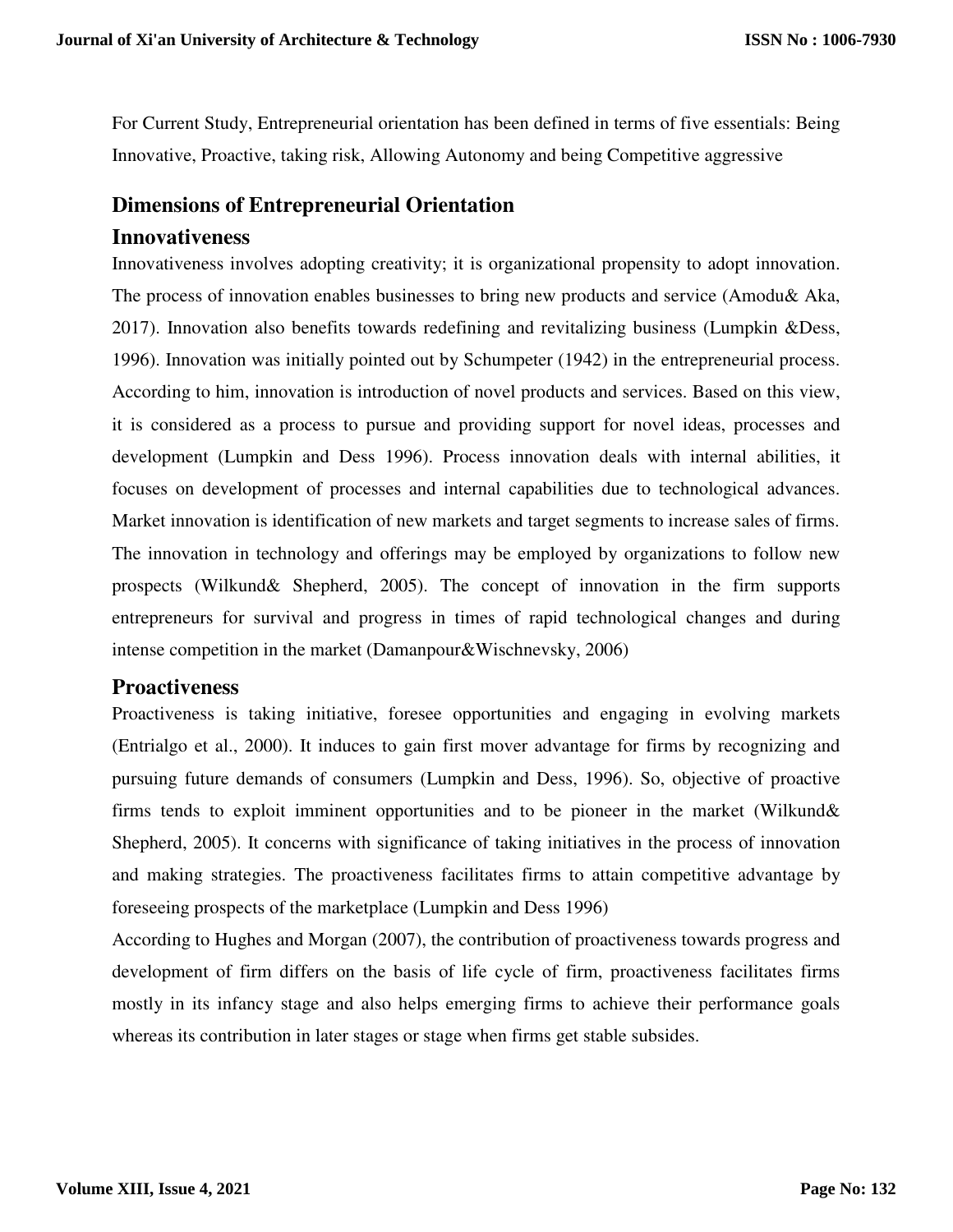# **Risk taking**

It represents uncertainty that occurs due to actions of entrepreneur and firm (Lumpkin and Dess, 1996; Low and MacMillan, 1998) and encompasses undergoing different marketplaces by devoting resources with indeterminate results (Rauch et al., 2009). Risktaking is the uncertainty that results from performing entrepreneurially. By risk taking it means devoting resources of the firm in the projects whose outcome is not certain or project which is more prone towards failure (Morris et al. 2008). Firms adopting a risk taking behavior tempts to pursue uncertainty and make quick decision making which often leads to amelioration of business performance whereas firms who do not follow risk taking attitude often refrains from being innovative and procrastinates in making difficult decisions (Eisenhardt, 1989)

# *Competitive aggressiveness*

It is an enterprise's tendency to compete and encounter their opponents in the market for attaining competitive position and to beat the competitors of the industry. It refers to enterprise's' counter towards competitor's challenges (Lumpkin and Dess, 1996). It can be a direct aggressive behavior over competitor or it can take a form of aggressiveness based on reaction. Competitive aggressive firms challenge competitors in the market by attacking on their strengths and by bringing innovation (Davidson, 1987). Moreover, firms with aggressive behavior tend to rely on offense rather defending in response to competitor strategy. It helps them to ameliorate performance because they exploit opportunities aggressively and better utilize resources of firms (Lumpkin &Dess, 1996).

# **Autonomy**

It is described as a freedom to personnel in the organization to motivate them to be self-directed, allowing them to follow novelty and business prospects. It specifies the tendency toward providing favorable circumstances for growth and ensuing execution of innovative ideas. Firm is considered as an autonomous that encourages taking new initiatives and ideas without hindering individual creativity (Lumpkin and Dess, 1996). According to Prottas (2008), autonomy is a tool for entrepreneur to motivate employees to make judgements and contribute positively towards work place which will ultimately result in better firm performance. Firms who promote autonomy tend to have environment of ease of communication, decentralization and dissemination of key information (Spreitzer, 1995)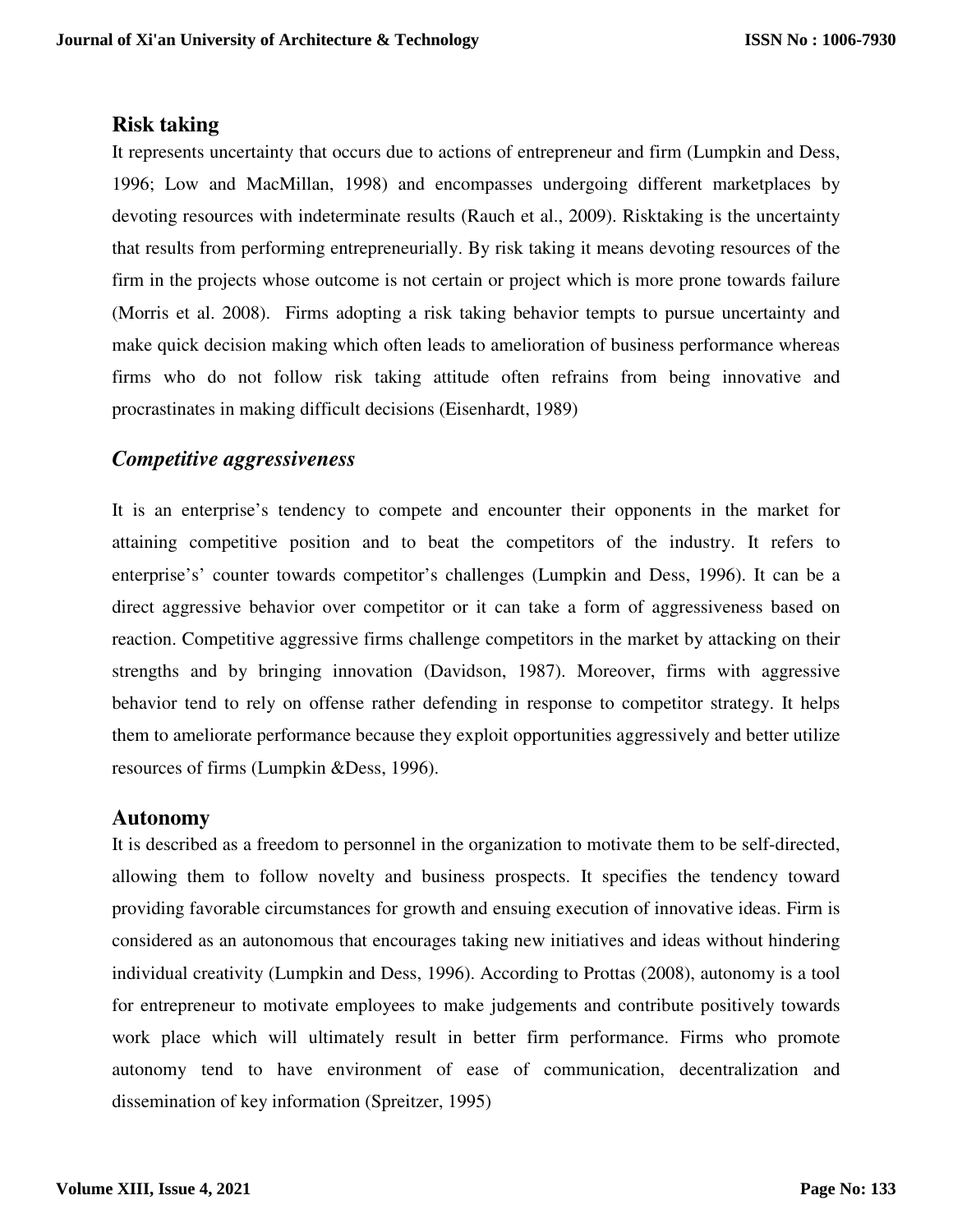### **Business Performance**

Due to changing market environment, varying product and business cycle, firms need to continually strive for business prospects and chances so businesses may gain advantage and achieve business performance from adopting notion of Entrepreneurship styles (Rauch et al., 2009). It is capacity of the firm to attain objectives along with goals set by shareholders. Performance needs to be evaluated to review progress in attainment of goals (Smith & Reece, 1999). There are numerous factors on which performance may be measured, it can be business profitability, market Effectiveness, Customer Development and satisfaction, Product Efficiency and quality of processes (Wood, 2006; Laura et al., 1996). There are two approaches to business performance, one is subjective and other is objective. Subjective approach is based on evaluating relative performance of firm over competitors and in industry where as objective approach is based on measurement of performance on numbers and figures of financial data (Dess& Robinson, 1984). The Literature on examining association between EO and business performance has preferred subjective approach for assessment (Wall et al., 2004) as it helps researchers to make evaluation across industry and competitors.

# **Conceptual Frame work**

The conceptual framework of EO and Performance was primarily presented by Covin and Slevin (1991). This is widely studied and remained focus of researchers in developed countries but hardly in emerging countries, specifically Pakistan. As per the studies of different researchers including Wilkund, 1999, Wiklund& Shepherd, 2003 and studies of Zahra 1991 and 1995, the positive link has been found and recognized between these two studied variables. Still some dimensions have week or no relationship when they are analyzed in isolation so their link is termed as ambiguous in various researches, because number of studies have found slight or no link in E0-Performance link (Hart, 1992). Covin (1994) also analyzed relationship between these two variables and found no significant link in their studies based on developed economy. Moreover, Slater &Narver (2000) could not associate positively between EO dimensions and profitability. Innovativeness characterizes ability of firm to involve in and facilitate novelty and experimentation that results in innovating unique offerings (Lumpkin &Dess, 1996). Hudges and Morgan (2007) conducted study on evolving small businesses in United Kingdom and discovered that innovativeness greatly contributed in progress and success of young firms. Risk taking is defined as an inclination towards adopting and implementing new ventures and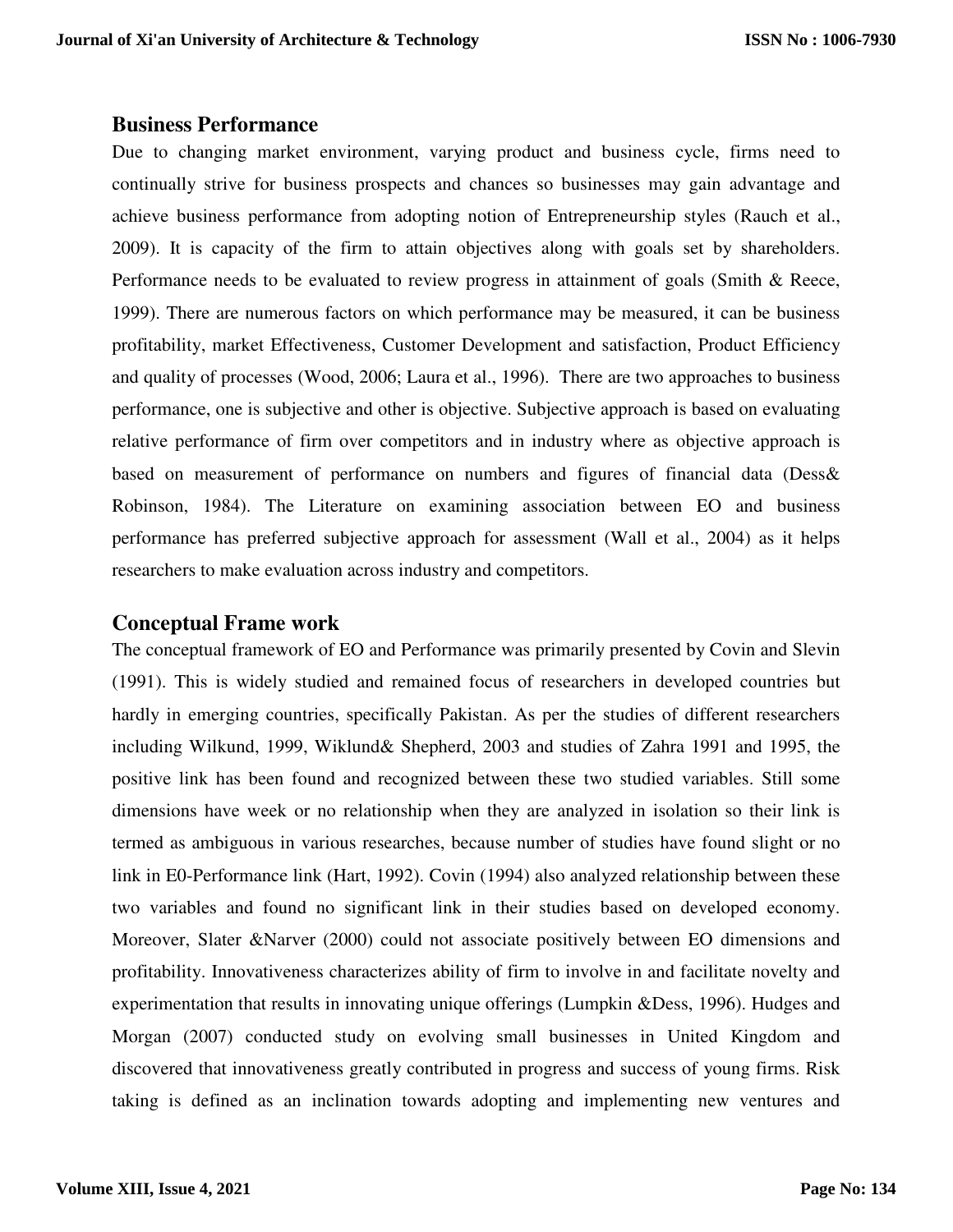activities which involve uncertainty or the outcome of that activities are not certain (Lumpkin&Dess, 1996). An association of risk taking and firms performance is not clear, researchers have argued that traditional way of performing routine activities could boost business performance on average basis, however firms with risk taking attitude could bring about better long-term performance. Hudges and Morgan (2007) studied effect of EO each dimension on performance of business and it was found that each dimension has different impact; Autonomy is not associated to performance of businesses.

From this, it may be inferred that impact of EO dimensions varies based on industry, businesses and overall economic conditions and each dimension has different impact.

So following hypotheses have been derived from the research model.

H1: The Innovativeness has significant impact on Business Performance

H2: The Proactiveness has significant impact on Business Performance

H3: The Risk-taking has significant impact on Business Performance

H4: The Autonomy has significant impact on Business Performance

H5: The Competitive Aggressiveness has significant impact on Business Performance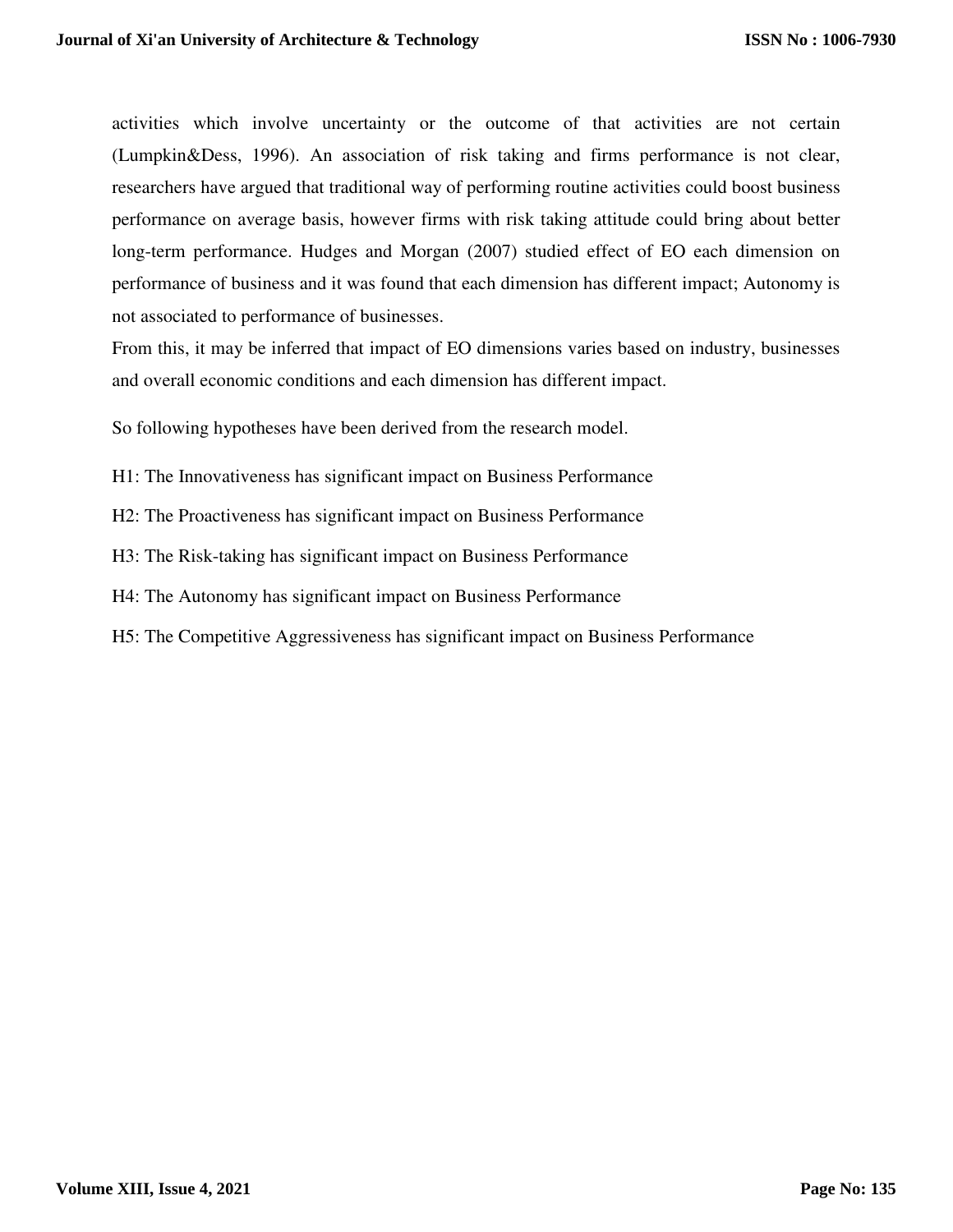# **Research Model**



**Source: Lumpkin and Dess (1996)** 

# **Methodology**

### **Data Collection and Sample Representation**

The focus of research was firms who were working in Sindh, Pakistan. In this category, firms were selected on the basis of strength of employees and per annum revenue turnover. As per strength of workers, firms with personnel no more than 250 were surveyed and in context of per annum revenue turnover, establishments with up to 250 Million annual turnovers participated in the survey. The firms' selection was based on nonprobability judgmentalsampling, the enterprises surveyed were selected from all major cities of Sindh including Karachi and all divisional headquarters of Sindh. The respondents were entrepreneurs (proprietors) and involved in higher management of the firm. There are around 3.0 million registered such establishments in Pakistan. From 3.0 Million, 18% are located in Sindh as per last Economic Census of Pakistan (Zafar & Mustafa, 2017). The final sample contained 395 observations that were found complete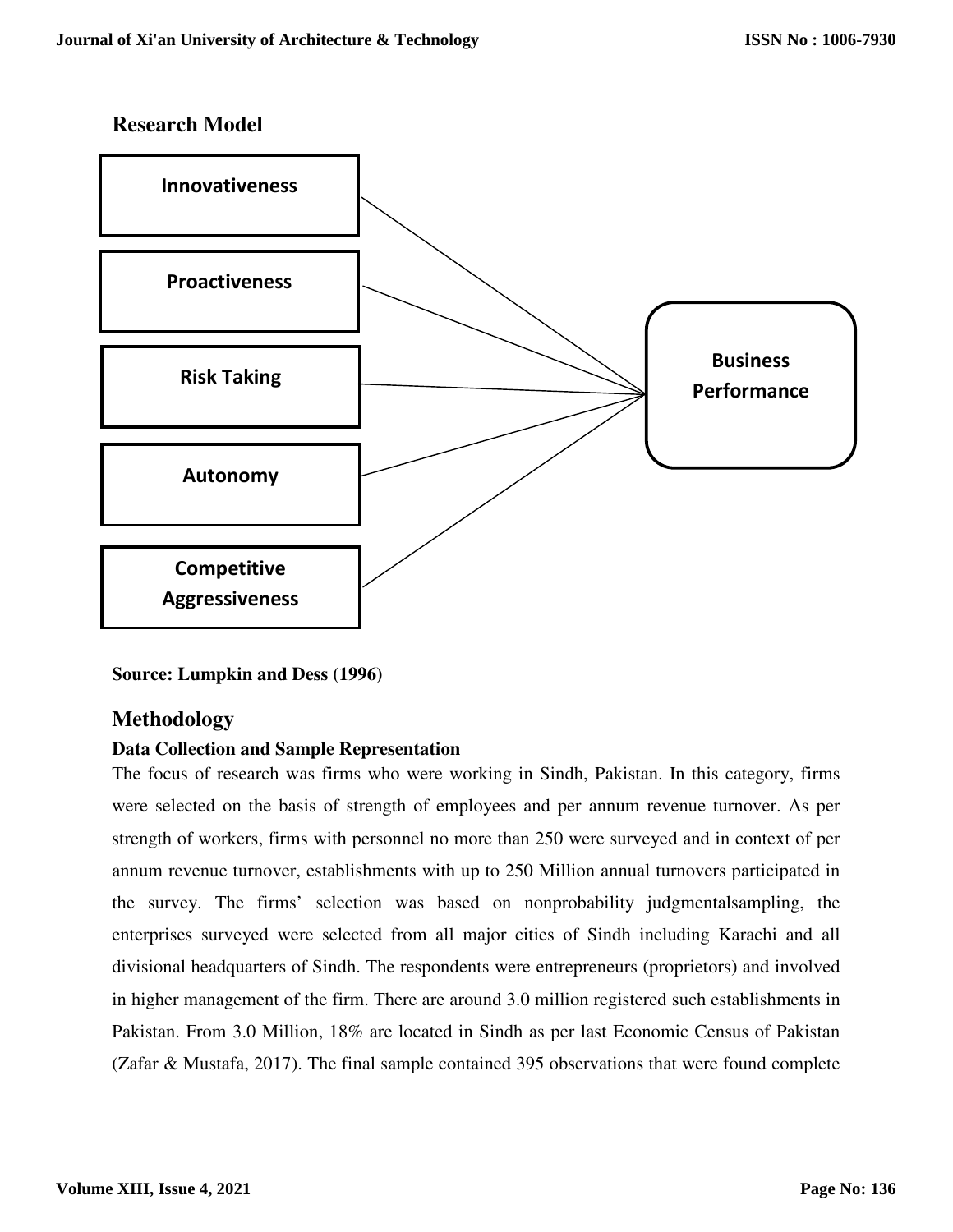and included for the analysis. The size was selected using Krejcie and Morgan (1970) technique in deriving sample calculation from large population size.

### **Research Tool**

The primary data has been collected through questionnaire from entrepreneurs and managers of the firm.The questionnaireis practice of data collection which engages respondents to provide information in response to questions set by researcher (Devaus 2002).

In terms of time horizon, it is cross sectional since data has been collected at single point of time. The self-administered questionnaire was generated based on different scales used in research on different variables. The questionnaire was developed through google forms and respondents were asked to fill online questionnaire on prescribed link but due to less response on online forms. Questionnaires were mailed on address of respondents after their consent and then mostly data was collected by personally meeting the respondents in Sukkur Division and Karachi.

#### **Construct Measures**

The study is based on variables of EO and Business Performance. The literature was reviewed concerning these variables and based on literature; the structured and validated scales were adopted.

### **Entrepreneurial Orientation Scale**

EO was measured on scale established by Hudges and Morgan (2005). All dimensions of Entrepreneurial Orientation were measured on five-point scales. The Respondents were asked to provide opinion with one, being strongly disagree to five, being strongly agree.

#### **Business performance Scale**

The firm performance scale was adopted from Vorhies and Morgan (2005) construct, measuring the aggregated performance index based on respondent's response on 5-point Likert scale. The questionnaire is based on subjective approach of measuring performance by comparing performance of respondents to their competitors. The questionnaire is based on current profitability, customer satisfaction and market effectiveness.

### **Data Analysis Technique**

The researcher has adoptedStatistical techniques including inferential statistics. Partial least square based on structural Equation Modeling (PLS-SEM) method is adopted to investigate and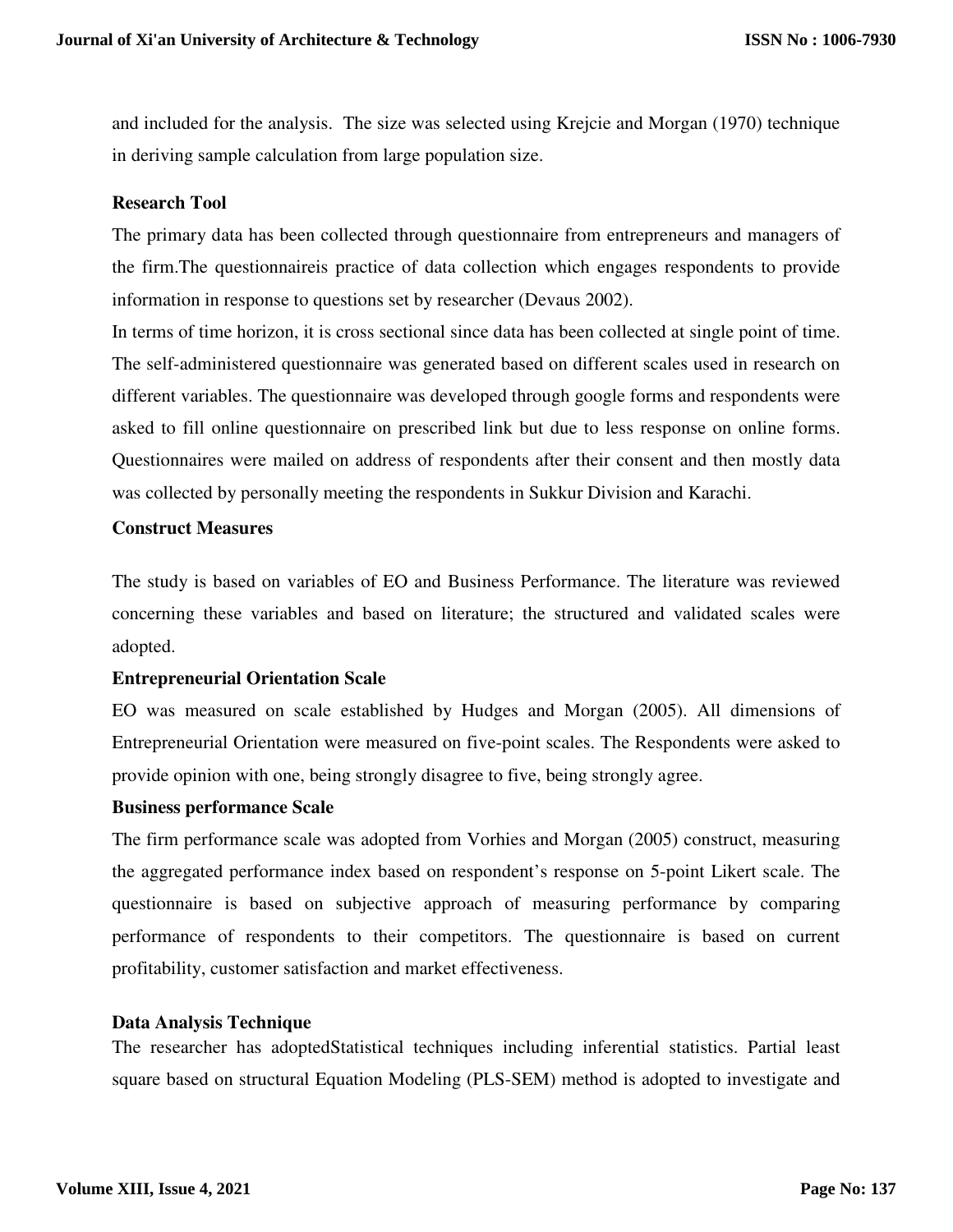measure research model's hypotheses. PLS-SEM can handle numerous independent variables, even when multicollinearity exists. It may also be executed as a regression model, predicting one or more dependent variables from a set of one or more independent variables. PLS-SEM may also be executed as a path model (Khoi and Van Tuan, 2018).

### **Data Analysis and Results**

### **Outer loadings**

The outer loadings represent association among items of latent and their observed indicators (Sarstedt, Ringle, & Hair, 2017). Loadings above 0.70 suggest that construct explain more than 50% of the indicator's variance, thus providing acceptable item reliability. In this study, all the items of risk have more than 0.7 outer loadings; similarly all other dimensions of entrepreneurial orientations and their items have outer loadings of more than 0.7 thus representing strong relationship between latent and observed indicators.

| Contruct                                     | <b>Dimensions</b>     | Code   | Outer           |
|----------------------------------------------|-----------------------|--------|-----------------|
|                                              |                       |        | <b>Loadings</b> |
|                                              |                       | EORT1  | 0.777           |
|                                              | <b>Risk Taking</b>    | EORT2  | 0.906           |
|                                              |                       | EORT3  | 0.914           |
|                                              |                       | EOINN1 | 0.907           |
| <b>Entrepreneurial</b><br><b>Orientation</b> | <b>Innovativeness</b> | EOINN2 | 0.936           |
|                                              |                       | EOINN3 | 0.909           |
|                                              |                       | EOPRO1 | 0.732           |
|                                              | <b>Proactiveness</b>  | EOPRO2 | 0.907           |
|                                              |                       | EOPRO3 | 0.910           |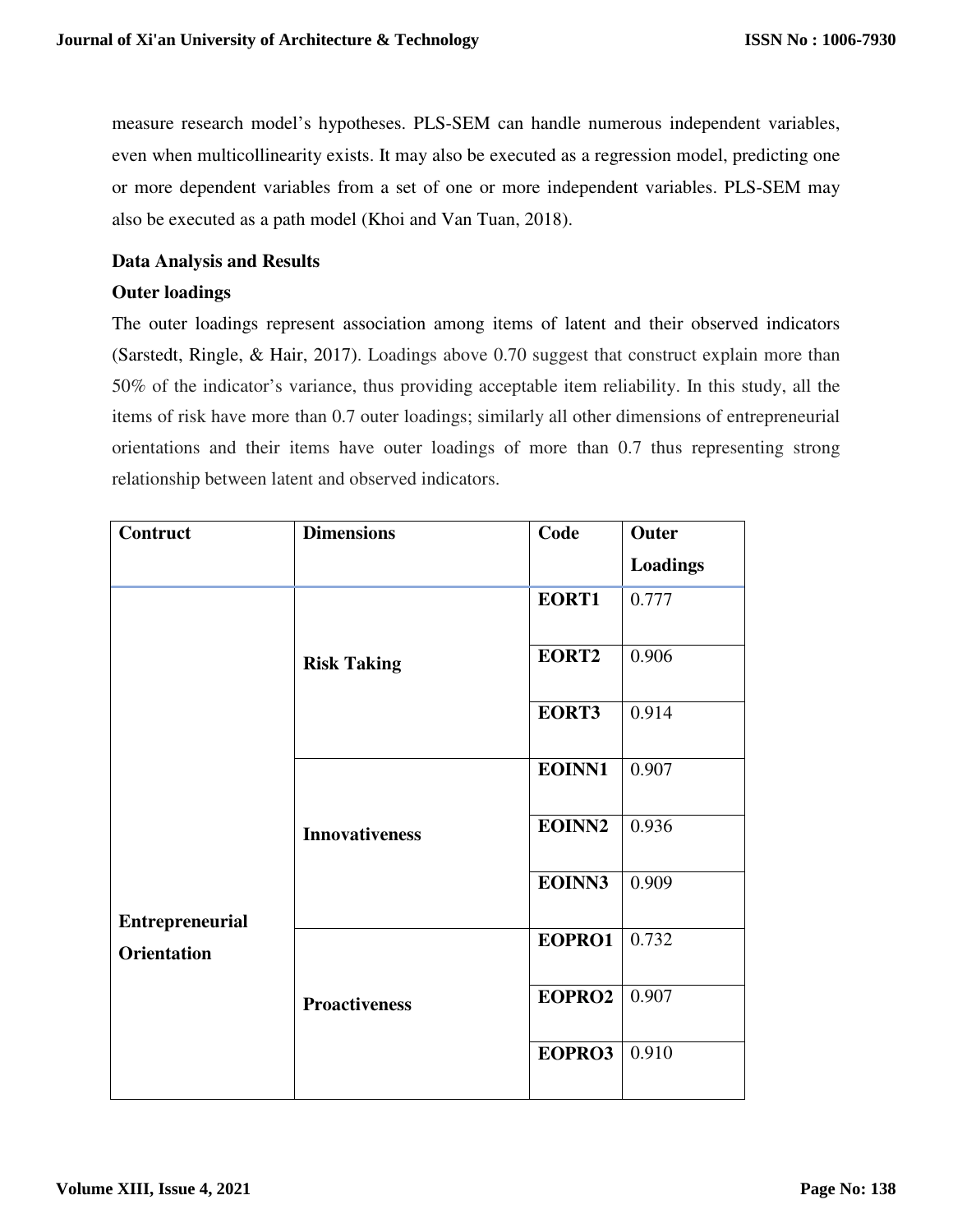|                                |                       | EOCA1                 | 0.907 |
|--------------------------------|-----------------------|-----------------------|-------|
|                                | Competitive           | EOCA2                 | 0.936 |
|                                | <b>Aggressiveness</b> | EOCA3                 | 0.909 |
|                                |                       | EOAU1                 | 0.900 |
|                                | <b>Autonomy</b>       | EOAU2                 | 0.914 |
|                                |                       | EOAU3                 | 0.902 |
|                                |                       | EOAU4                 | 0.911 |
|                                |                       | EOAU5                 | 0.859 |
|                                |                       | EOAU <sub>6</sub>     | 0.807 |
|                                |                       |                       |       |
| Contruct                       | Code                  | <b>Outer Loadings</b> |       |
|                                | PCP1                  | 0.828                 |       |
|                                | PCP <sub>2</sub>      | 0.824                 |       |
|                                | PCP3                  | 0.778                 |       |
|                                | PCP4                  | 0.763                 |       |
|                                | PME1                  | 0.713                 |       |
| <b>Business</b><br>Performance | PME <sub>2</sub>      | 0.837                 |       |
|                                | PME3                  | 0.817                 |       |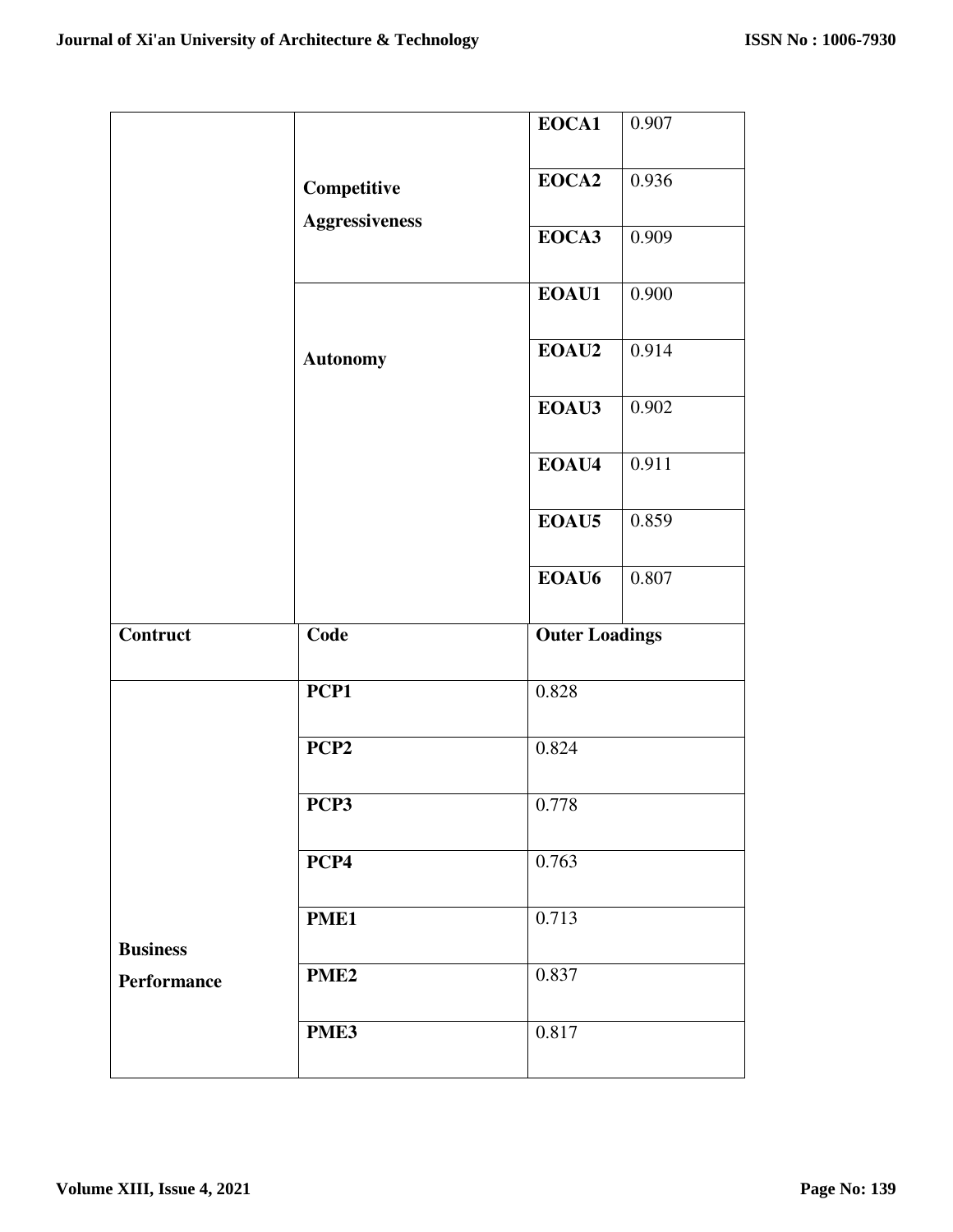| PME4             | 0.785 |
|------------------|-------|
| PCS1             | 0.828 |
| PCS <sub>2</sub> | 0.741 |
| PCS3             | 0.709 |

| <b>S. No</b> | <b>Variables</b> | Cronbach's   | No.          | of |
|--------------|------------------|--------------|--------------|----|
|              |                  | <b>Alpha</b> | <b>Items</b> |    |

| PCS4 | 0.694 |
|------|-------|
|      |       |

### **Internal Consistency Reliability**

Reliability is the extent to which an assessment tool produces stable and consistent results (Hair et al., 2014) **.** It denotes the degree to which a measure is free from random measurement errors. The generally used technique to evaluate and check reliability of the study scale is Cronbach's alpha which is calculated by employing average correlation between items (Hair et al., 2010). The values of alpha coefficient range from 0 to 1 and the alpha coefficient of 0.7 and more than 0.7 represents significance internal reliability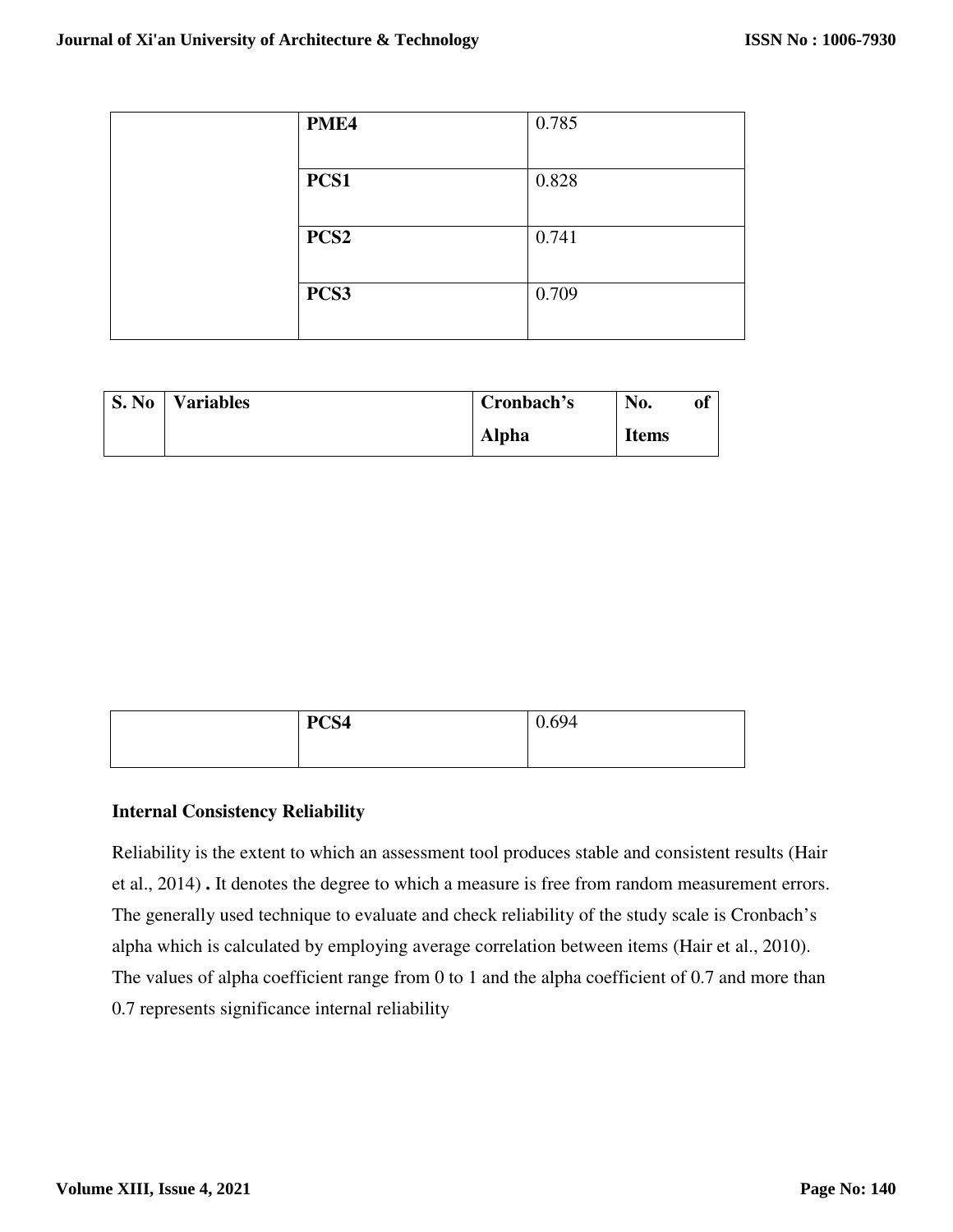|                 | <b>Entrepreneurial Orientation</b> |       |    |
|-----------------|------------------------------------|-------|----|
|                 | <b>Risk Taking</b>                 | 0.836 | 03 |
|                 | Innovation                         | 0.906 | 03 |
|                 | Competitive<br>Aggressiveness      | 0.777 | 03 |
|                 | Proactiveness                      | 0.82  | 03 |
|                 | Autonomy                           | 0.943 | 06 |
| <b>Business</b> |                                    | 0.934 | 12 |

All the dimensions of entrepreneurial orientation have more than 0.70 alpha coefficients thus suggest better internal consistency. Other variable which is dependent variable 'Business Performance' has also alpha coefficient value of 0.934 which falls in range of acceptance of reliability.

# **Validity**

Reliability is essential necessary but it alone is not adequate. In order to have reliable model, there must be validity as well. It denotes to degree to which construct measures what it is supposed to measure (Hair et al., 2014)

# **Convergent Validity**

It deals with the convergent validity of each construct measure. Convergent validity is the extent to which the construct converges to explain the variance of its items. The metric adopted to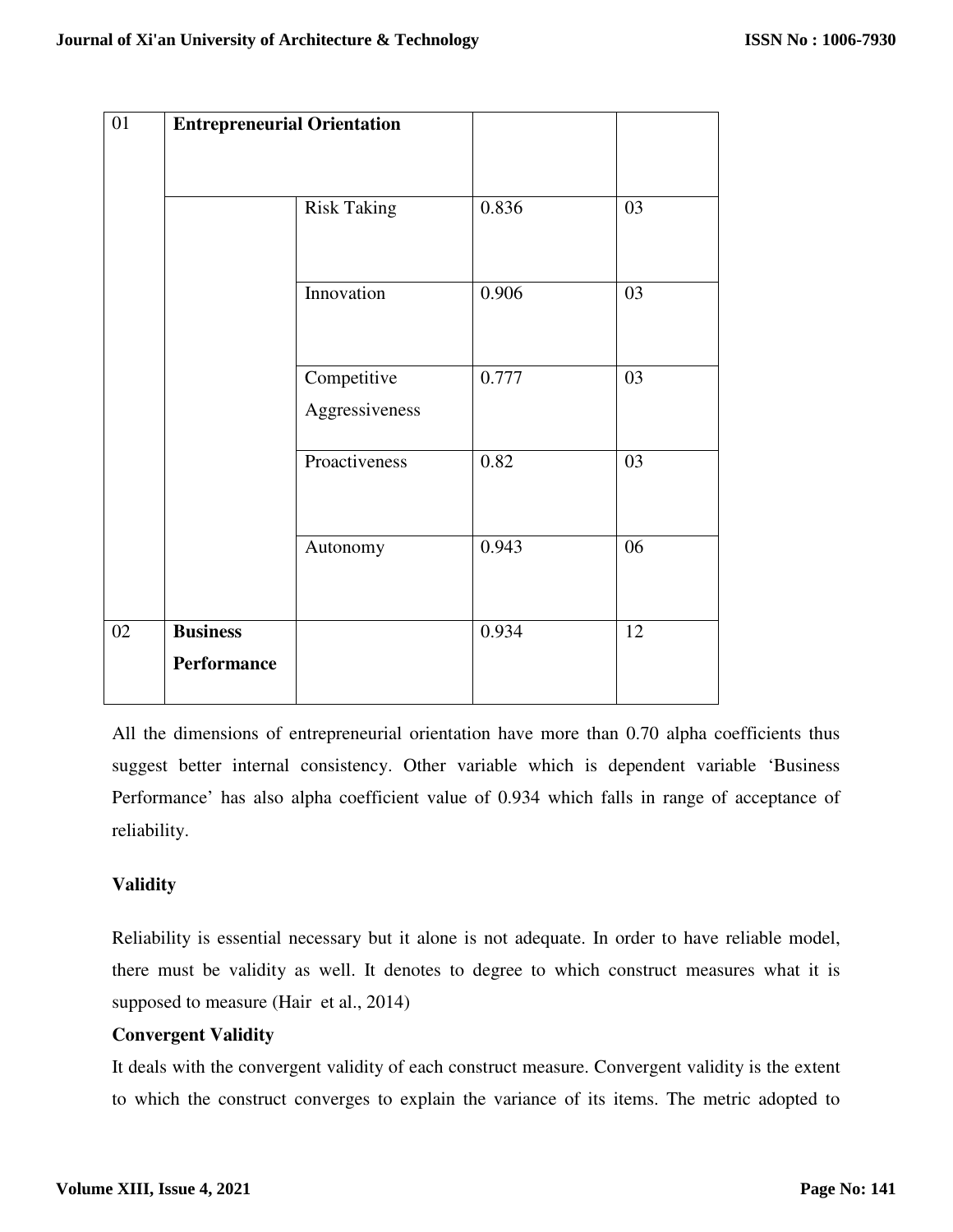examine construct's convergent validity is the **average variance extracted (AVE)** for all items on each construct. AVE should be more than 0.50 (Hair et al., 2019). Value more than 0.50 suggests that construct explains at least 50 per cent of the variance of its items.

The value less than 0.50 shows that error variance is greater than the explained variance. In the current study all the studied variable has AVE more than threshold level of 0.5. The dimensions of EO and business performance all have average variance extracted more than 0.5 thus representing greater validity.

| <b>Variables</b>                  | <b>Average Variance Extracted (AVE)</b> |  |  |
|-----------------------------------|-----------------------------------------|--|--|
|                                   |                                         |  |  |
| <b>Risk Taking</b>                | 0.753                                   |  |  |
| Proactiveness                     | 0.729                                   |  |  |
| Innovation                        | 0.841                                   |  |  |
| <b>Competitive Aggressiveness</b> | 0.691                                   |  |  |
| Autonomy                          | 0.770                                   |  |  |
| <b>Business Performance</b>       | 0.584                                   |  |  |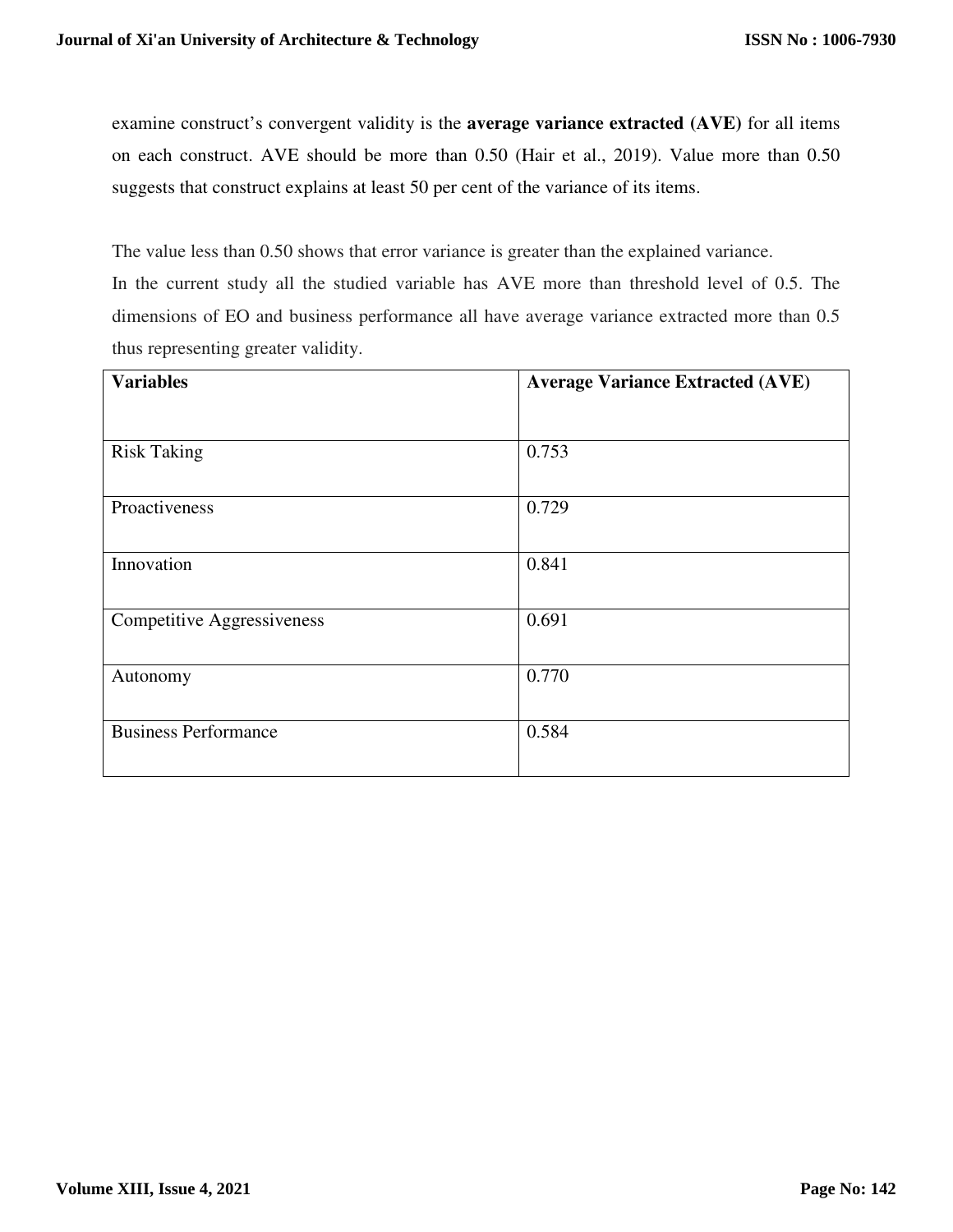# **Research Model**



### **Coefficient of Determination- -R square**

It is most commonly used measure to evaluate structural models in partial least square -SEM (Hair et.,al, 2016). It measures the variance. The five dimensions of EO altogether explain 38.9% variance of the endogenous construct which is business performance. This suggests 38.9% variance in business performance is due to entrepreneurial orientation variables.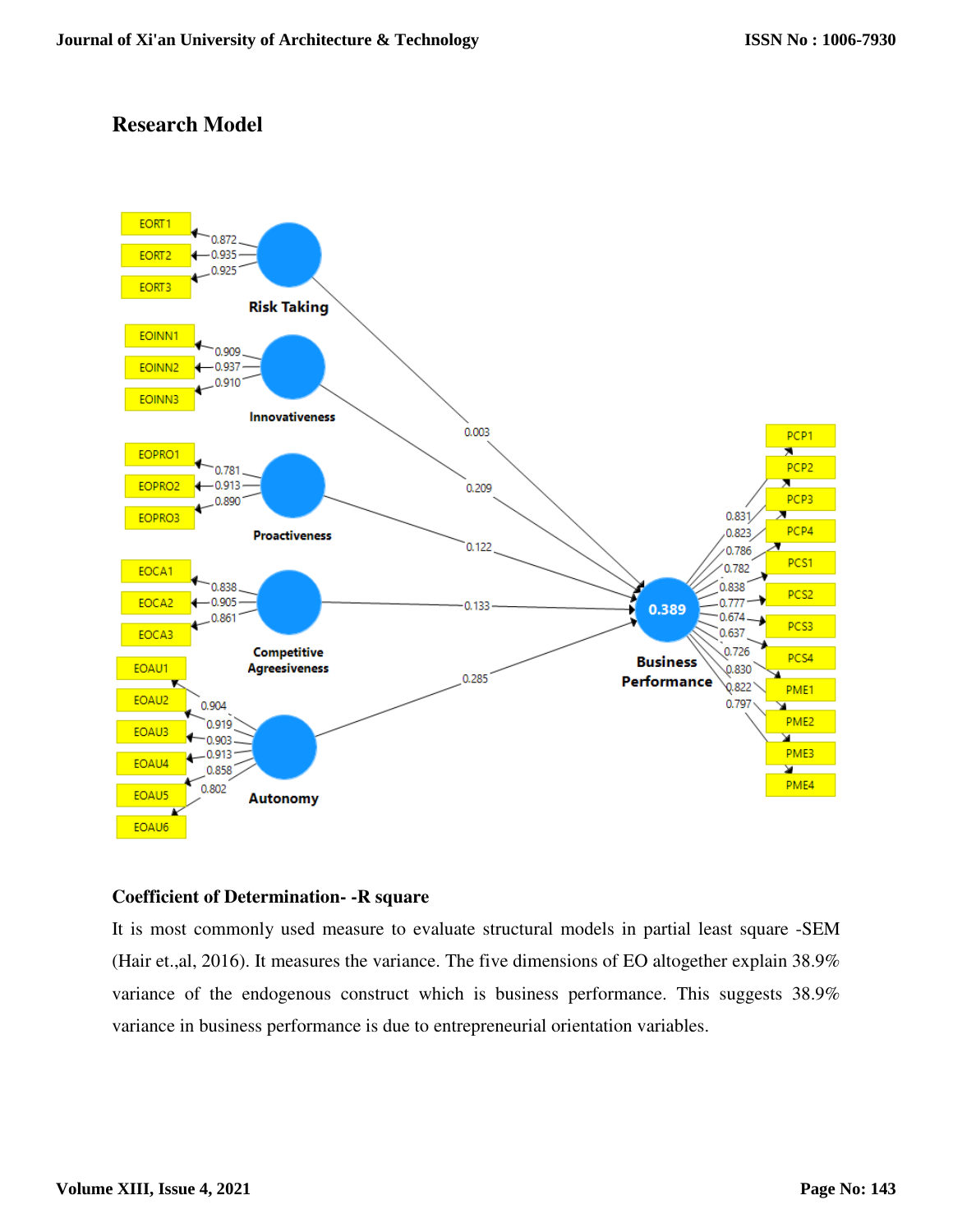|                                  | <b>IR Square</b> | <b>R</b> Square Adjusted |
|----------------------------------|------------------|--------------------------|
| <b>Business Performance</b><br>- | 0.389            | J.381                    |

# **Path Coefficients**

The PLS bootstrapping is the method through which relationship among constructs can be ascertained by evaluating Path coefficients and concerned T-Statistics. The relationship of all independent variables of entrepreneurial orientation with business performance is provided based on T-statistics and p-values. The results show that relationship of innovation and proactiveness is not significant with business performance where as other three dimensions of EO namely risk taking, autonomy and competitive aggressiveness have significant relationship with business performance.

|                          | Original      | <b>Sample</b> | <b>Standard</b>  | T<br><b>Statistics</b> | <b>P</b> Values |
|--------------------------|---------------|---------------|------------------|------------------------|-----------------|
|                          | <b>Sample</b> | <b>Mean</b>   | <b>Deviation</b> | ( O/STDEV )            |                 |
|                          | (O)           | (M)           | (STDEV)          |                        |                 |
| EOAU -> Business         | 0.191         | 0.183         | 0.066            | 2.877                  | 0.004           |
| <b>Performance</b>       |               |               |                  |                        |                 |
| EOCA -> Business         | 0.220         | 0.223         | 0.079            | 2.792                  | 0.005           |
| <b>Performance</b>       |               |               |                  |                        |                 |
| <b>EOINN</b> -> Business | 0.089         | 0.089         | 0.071            | 1.245                  | 0.213           |
| <b>Performance</b>       |               |               |                  |                        |                 |
| <b>EOPRO</b> -> Business | 0.003         | 0.001         | 0.057            | 0.052                  | 0.959           |
| <b>Performance</b>       |               |               |                  |                        |                 |
| <b>EORT</b> -> Business  | 0.138         | 0.132         | 0.070            | 1.984                  | 0.047           |
| <b>Performance</b>       |               |               |                  |                        |                 |

# **Table 4.15 Path Analysis**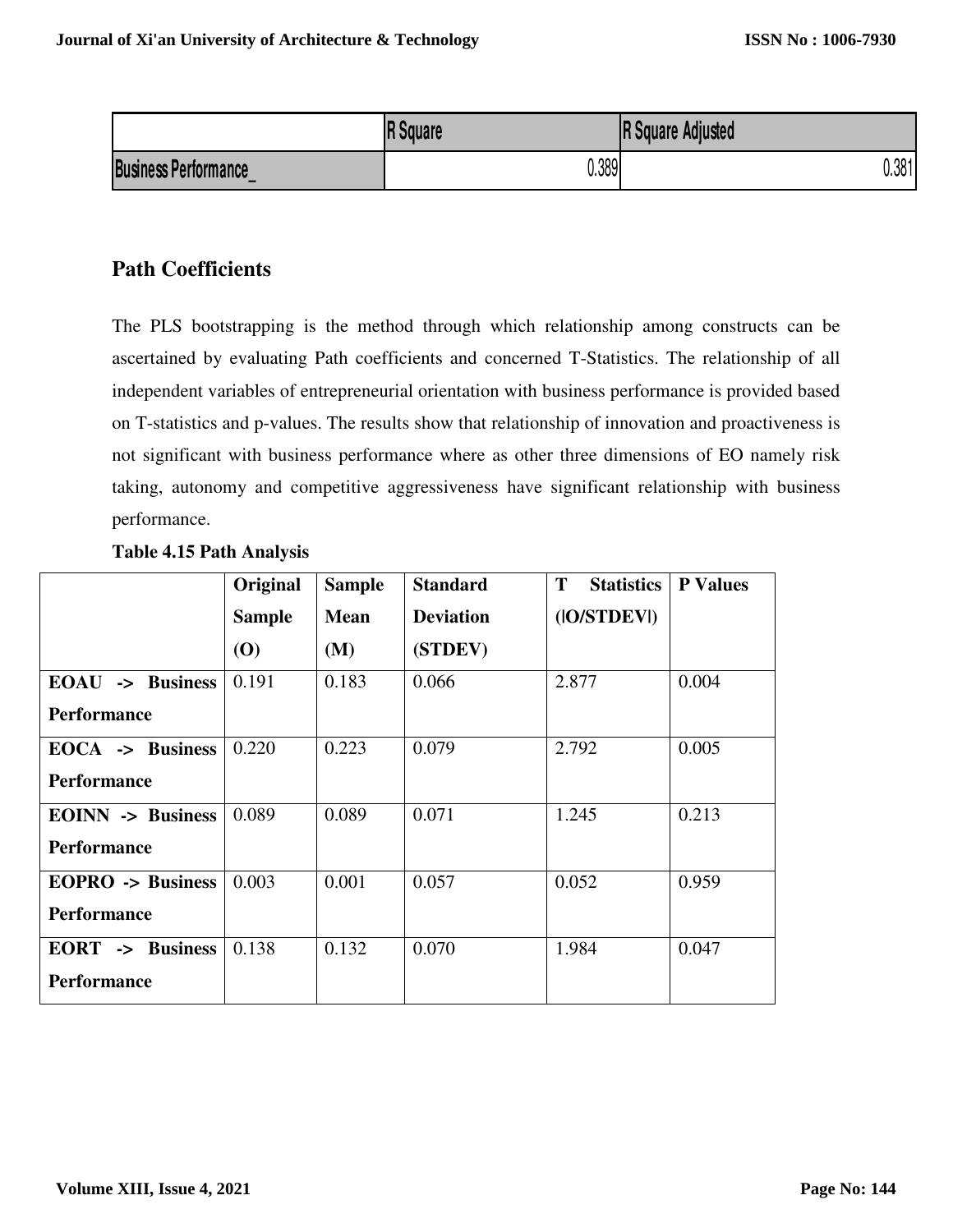### **Summary of Hypothesis Results:**

The study is based on five hypotheses. These hypotheses are related to dimensions of Entrepreneurial Orientation. Out of five, two hypotheses are not supported and rejected where as three hypotheses have been supported and accepted based on results.

### **Table 4.16 Summary of Hypothesis Results**

| <b>Hypothesis Testing Results</b>                                   |                                                      |           |                  |                |                                |
|---------------------------------------------------------------------|------------------------------------------------------|-----------|------------------|----------------|--------------------------------|
| <b>Hypothesis</b>                                                   | Path                                                 | $(\beta)$ | $***t-$<br>value | ***p-<br>value | <b>Result</b>                  |
| H1                                                                  | <b>EORT</b><br><b>Business</b><br><b>Performance</b> | 0.131     | 1.984            | 0.047          | <b>Supported</b>               |
| H2                                                                  | EOINN I<br><b>Business</b><br>Performance            | 0.09      | 1.245            | 0.213          | <b>Not</b><br><b>Supported</b> |
| <b>H3</b>                                                           | <b>EOPRO</b><br><b>Business</b><br>Performance       | 0.013     | 0.052            | 0.959          | <b>Not</b><br><b>Supported</b> |
| <b>H4</b>                                                           | EOCA  <br><b>Business</b><br>Performance             | 0.188     | 2.792            | 0.005          | <b>Supported</b>               |
| H <sub>5</sub>                                                      | <b>EOAU</b><br><b>Business</b><br>Performance        | 0.120     | 2.877            | 0.004          | <b>Supported</b>               |
| * Beta Coefficient $(\beta)$<br>** $t \ge 1.96$<br>*** $p \le 0.05$ |                                                      |           |                  |                |                                |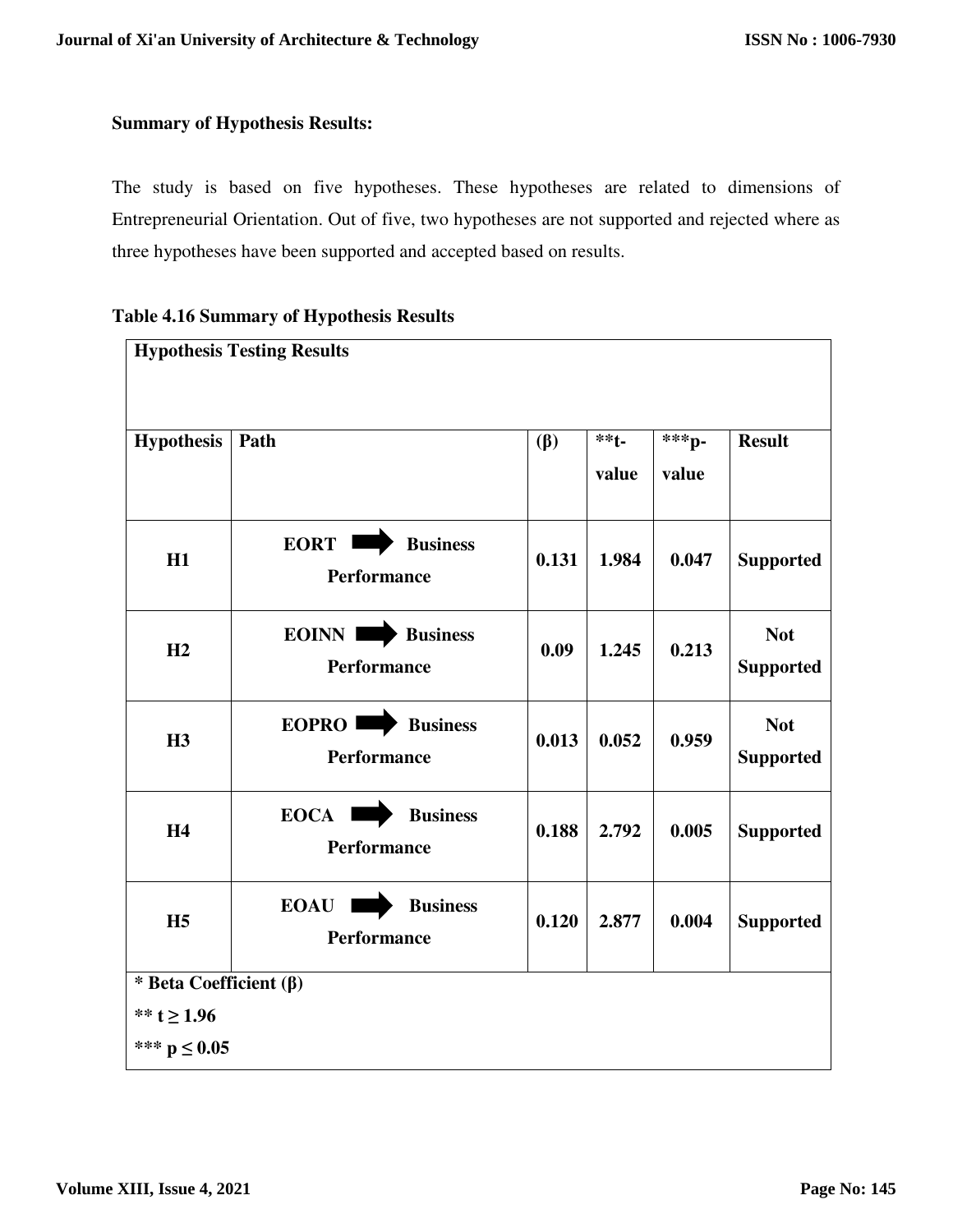# **Discussion and Conclusion**

It can be inferred and reported that there exits relationship between EO and business performance of SMEs as three variables out of five are found to be significant and have positive relationship. Taking of Risk, Posturing Competitive Aggressiveness and Bringing Autonomy in firms are significantly related to business performance. The results support studies of Lumpkin and Dess (1996) who signaled that each dimension of EO may not contribute or it is not essential that each EO dimension is important for enhancing business performance.

The conclusion of the study is that EO dimensions of Risk Taking, Competitive Aggressiveness and Autonomy significantly & positively impacts business performance of SMEs. The performance is not linked with innovativeness whereas EO studies which were conducted in Developed economies disclose that organizations demonstrating high performance in the market are more prone towards innovation process. This proves dynamics of developed markets and developing economies are different. The rejection of dimension of innovation demonstrates this difference. Another dimension proactiveness was also found to be insignificant in Sindh, this represents entrepreneurs don't consider proactiveness important for improving business performance. They adopt their policies to follow markets instead of being proactive in initiating market strategies.

### **Limitations**

The utmost efforts have been made to conduct study with proper research techniques and sampling framework but still the research is vast and current study has certain limitations.The study has geographical limitations as the research is based on province Sindh of Pakistan but research data has been collected from divisional headquarters of province and from some of the district. Still data could not be collected from some of the districts of Sindh owing to time and financial constraints.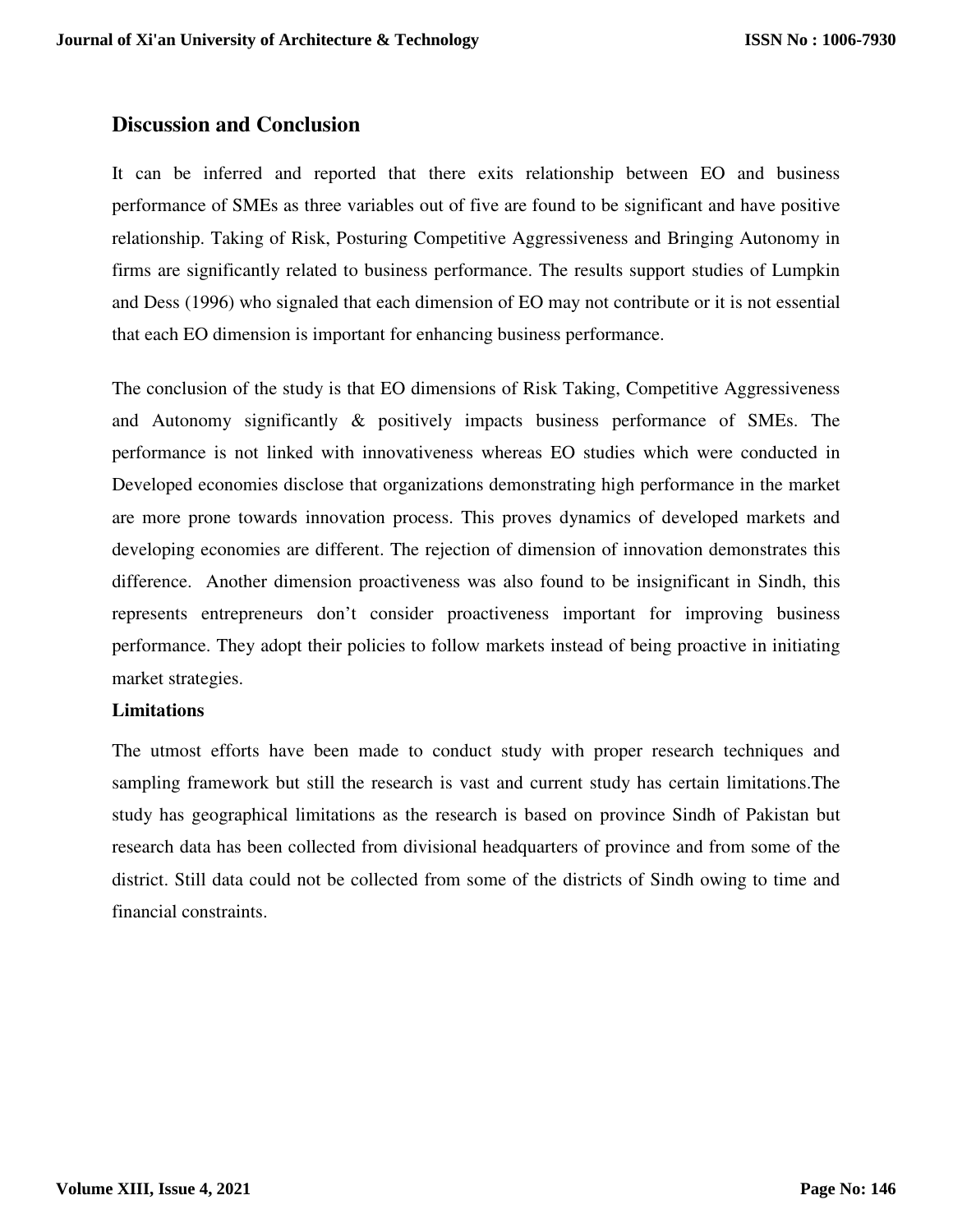### **References**

Aldrich, H. E., & Kim, P. H. (2007). Small worlds, infinite possibilities? How social networks affect entrepreneurial team formation and search. *Strategic Entrepreneurship Journal*, *1*(1‐2), 147-165.

Anderson, B. S., Kreiser, P. M., Kuratko, D. F., Hornsby, J. S., & Eshima, Y. (2015). Reconceptualizing entrepreneurial orientation. *Strategic management journal*, *36*(10), 1579- 1596.

Baker, W. E., & Sinkula, J. M. (2009). The complementary effects of market orientation and entrepreneurial orientation on profitability in small businesses. *Journal of small business management*, *47*(4), 443-464.

Barney, J. (1991). Firm resources and sustained competitive advantage. *Journal of management*, *17*(1), 99-120.

Barreto, I. (2010). Dynamic capabilities: A review of past research and an agenda for the future. *Journal of management*, *36*(1), 256-280.

Chow, I. H. S. (2006). The relationship between entrepreneurial orientation and firm performance in China. SAM Advanced Management Journal, 71(3), 11.

Covin, J. G., &Slevin, D. P. (1989). Strategic management of small firms in hostile and benign environments. *Strategic management journal*, *10*(1), 75-87.

Covin, J.G., Slevin, D.P., & Schultz, R.L. (1994). Implementing strategic missions: Effective strategic,

Damanpour, F., &Wischnevsky, J. D. (2006). Research on innovation in organizations: Distinguishing innovation-generating from innovation-adopting organizations. *Journal of engineering and technology management*, *23*(4), 269-291.

Davidson, H. (1987). Offensive marketing: How to make your competitors followers. London: Penguin.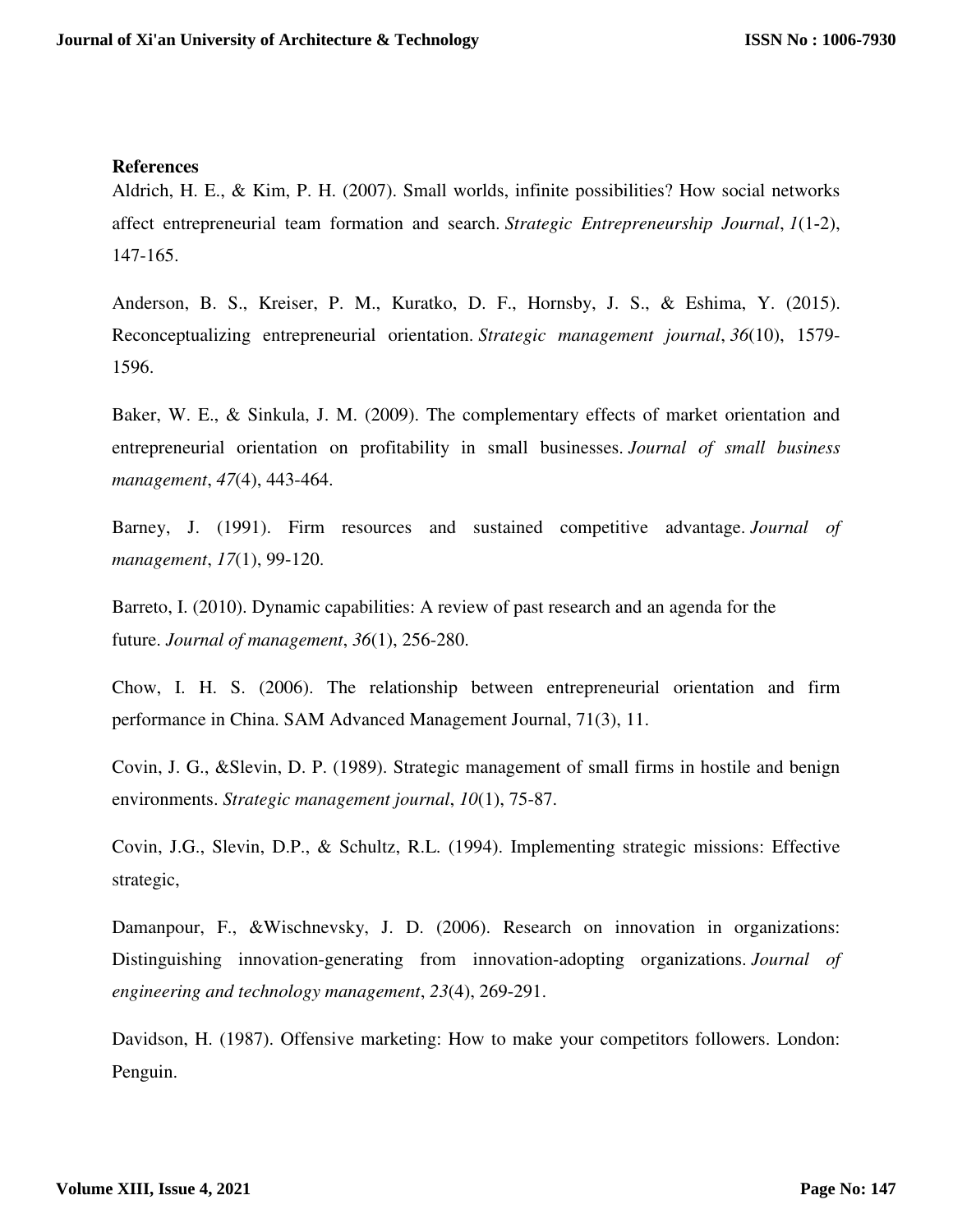Eisenhardt, K. M. (1989). Building theories from case study research. Academy of management review, 14(4), 532-550.

Entrialgo, M., Fernandez, E., & Vazquez, C. J. (2000). Linking entrepreneurship and strategic management: evidence from Spanish SMEs. *Technovation*, *20*(8), 427-436.

Gilmore, A., McAuley, A., Gallagher, D., Massiera, P., & Gamble, J. (2013). Researching sme/entrepreneurial research: A study of journal of research in marketing and entrepreneurship (jrme) 2000-2011. *Journal of Research in Marketing and Entrepreneurship*, *15*(2), 87-100.

Gnizy, I., E. Baker, W., & Grinstein, A. (2014). Proactive learning culture: A dynamic capability and key success factor for SMEs entering foreign markets. *International Marketing Review*, *31*(5), 477-505.

Grande, J., Madsen, E. L., &Borch, O. J. (2011). The relationship between resources, entrepreneurial orientation and performance in farm-based ventures. *Entrepreneurship and Regional Development*, *23*(3-4), 89-111.

Haleem, F., Jehangir, M., & Baig, A. (2017). Operations Strategy Practices of SMEs. *Global Economics Review, 2*(1), 12-23. Hansen, J. D., Deitz, G. D., Tokman, M., Marino, L. D., & Weaver, K. M. (2011). Cross-national invariance of the entrepreneurial orientation scale. *Journal of Business Venturing*, *26*(1), 61-78.

Hart, S.L. (1992). An integrative framework for strategy-making processes. Academy of Management Review, 17(2), 327–351.

Hitt, M. A., Ireland, R. D., Camp, S. M., & Sexton, D. L. (2001). Strategic entrepreneurship: Entrepreneurial strategies for wealth creation. *Strategic management journal*, *22*(6‐7), 479-491.

Hughes, M., & Morgan, R. E. (2007). Deconstructing the relationship between entrepreneurial orientation and business performance at the embryonic stage of firm growth. *Industrial marketing management*, *36*(5), 651-661.

Hughes, M., & Morgan, R. E. (2007). Deconstructing the relationship between entrepreneurial orientation and business performance at the embryonic stage of firm growth. *Industrial marketing management*, *36*(5), 651-661.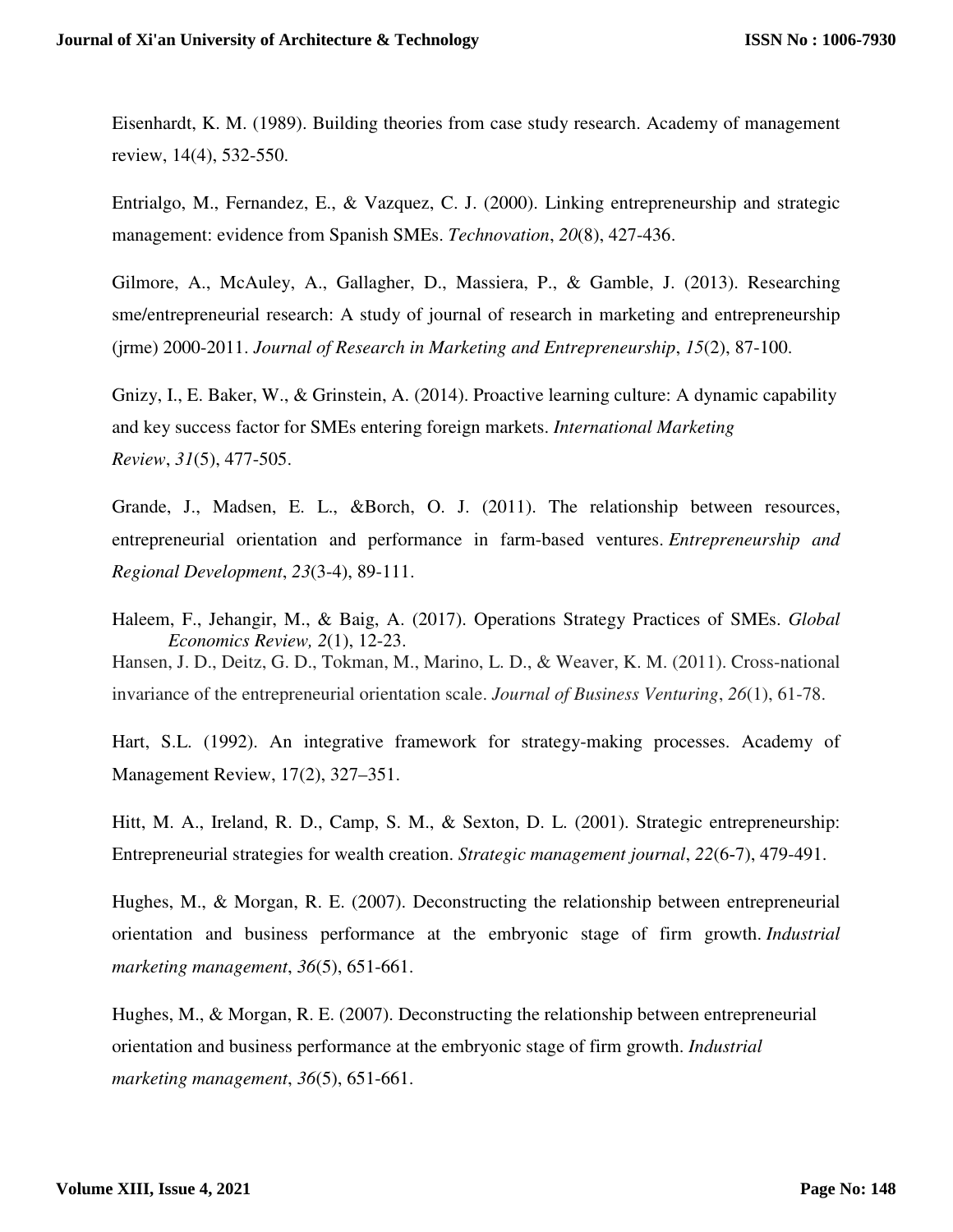Imran, M., Aziz, A., Hamid, S., Shabbir, M., Salman, R., & Jian, Z. (2018). The mediating role of total quality management between entrepreneurial orientation and SMEs export performance. *Management Science Letters, 8*(6), 519-532.

iraud Voss, Z., Voss, G. B., & Moorman, C. (2005). An empirical examination of the complex relationships between entrepreneurial orientation and stakeholder support. *European journal of Marketing*, *39*(9/10), 1132-1150.

Johne, A., & Davies, R. (2000). Innovation in medium-sized insurance companies: how marketing adds value. *International Journal of Bank Marketing*, *18*(1), 6-14.

Krejcie, R. V., & Morgan, D. W. (1970). Determining sample size for research activities. *Educational and psychological measurement*, *30*(3), 607-610.

Laukkanen, T., Nagy, G., Hirvonen, S., Reijonen, H., &Pasanen, M. (2013). The effect of strategic orientations on business performance in SMEs: A multigroup analysis comparing Hungary and Finland. *International Marketing Review*, *30*(6), 510-535.

Lepak, D. P., Smith, K. G., & Taylor, M. S. (2007). Value creation and value capture: a multilevel perspective. *Academy of management review*, *32*(1), 180-194.

Lonial, S. C., & Carter, R. E. (2015). The impact of organizational orientations on medium and small firm performance: A resource-based perspective. *Journal of Small Business Management*, *53*(1), 94-113.

Low, M. B., & MacMillan, I. C. (1988). Entrepreneurship: Past research and future challenges. *Journal of management*, *14*(2), 139-161.

Lumpkin, G. T., &Dess, G. G. (1996). Clarifying the entrepreneurial orientation construct and linking it to performance. *Academy of management Review*, *21*(1), 135-172.

Madsen, E. L. (2007). The significance of sustained entrepreneurial orientation on performance of firms–A longitudinal analysis. *Entrepreneurship and regional development*, *19*(2), 185-204.

Miller, D. (1983). The correlates of entrepreneurship in three types of firms. *Management science*, *29*(7), 770-791.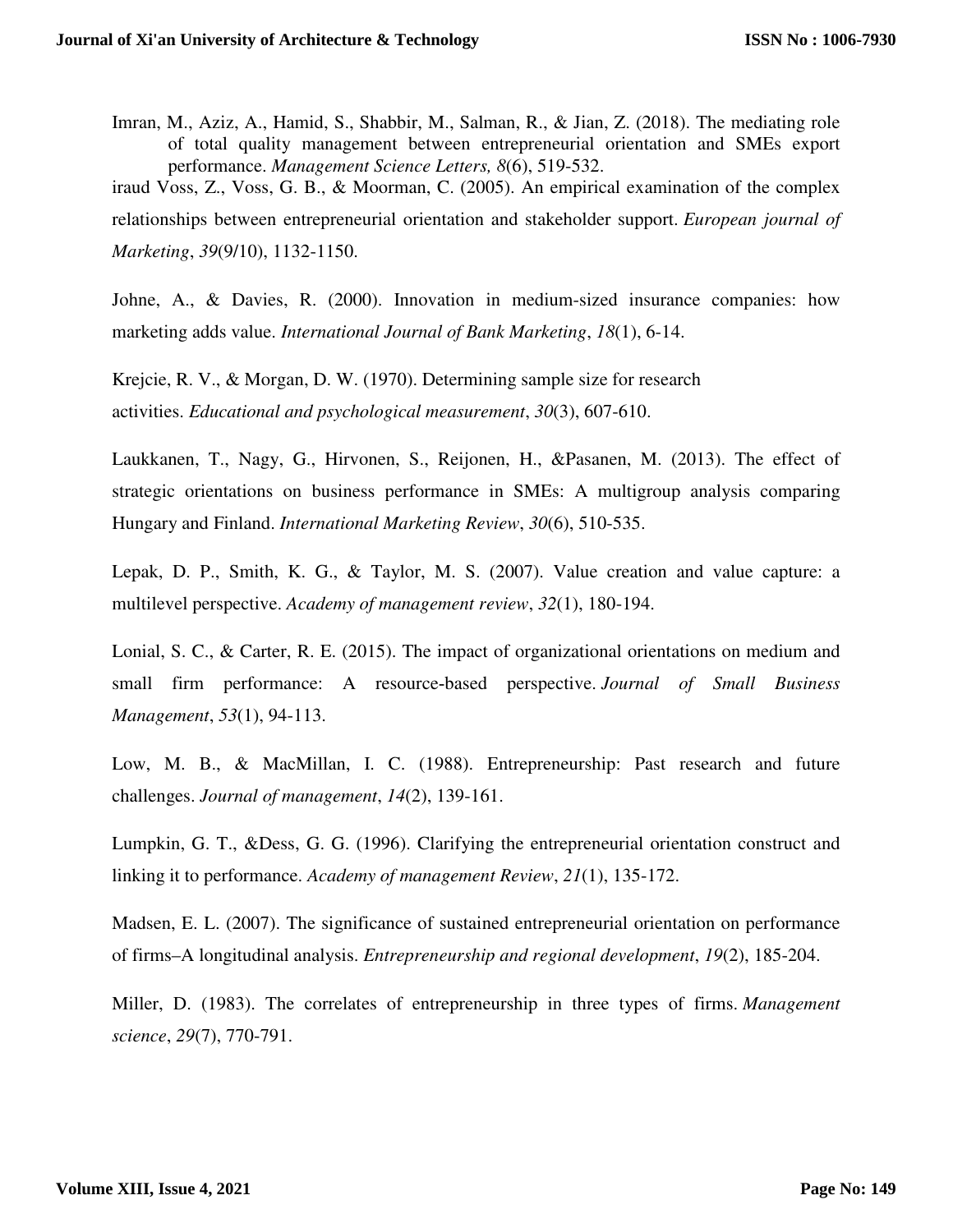Miller, D., & Friesen, P. H. (1982). Innovation in conservative and entrepreneurial firms: Two models of strategic momentum. *Strategic management journal*, *3*(1), 1-25.

Morris, M. H, Schindehutte, M. &Kocak, A. (2008). Understanding market‐driving behavior: the role of entrepreneurship. Journal of small business management, 46(1), 4-26.

Nichter, S., &Goldmark, L. (2009). Small firm growth in developing countries. *World development*, *37*(9), 1453-1464.

Pearce, J. A., Fritz, D. A., & Davis, P. S. (2010). Entrepreneurial orientation and the performance of religious congregations as predicted by rational choice theory. *Entrepreneurship Theory and practice*, *34*(1), 219-248.

Prottas, D. J. (2008). Perceived behavioral integrity: Relationships with employee attitudes, wellbeing, and absenteeism. Journal of Business Ethics, 81(2), 313-322.

Rauch, A., Wiklund, J., Lumpkin, G. T., &Frese, M. (2009). Entrepreneurial orientation and business performance: An assessment of past research and suggestions for the future. *Entrepreneurship theory and practice*, *33*(3), 761-787.

Schumpeter, J. A. (1942). *Socialism, capitalism and democracy*. Harper and Brothers.

Slater, S. F., &Narver, J. C. (2000). The positive effect of a market orientation on business profitability: A balanced replication. *Journal of business research*, *48*(1), 69-73.

Smart, D. T., & Conant, J. S. (1994). Entrepreneurial orientation, distinctive marketing competencies and organizational performance. *Journal of Applied Business Research (JABR)*, *10*(3), 28-38.

Spreitzer, G. M. (1995). Psychological empowerment in the workplace: Dimensions, measurement, and validation. Academy of management Journal, 38(5), 1442-1465.

structural, and tactical choices. Journal of Management Studies, 31(4), 481–503.

Teece, D. J. (2007). Explicating dynamic capabilities: the nature and microfoundations of (sustainable) enterprise performance. *Strategic management journal*, *28*(13), 1319-1350.